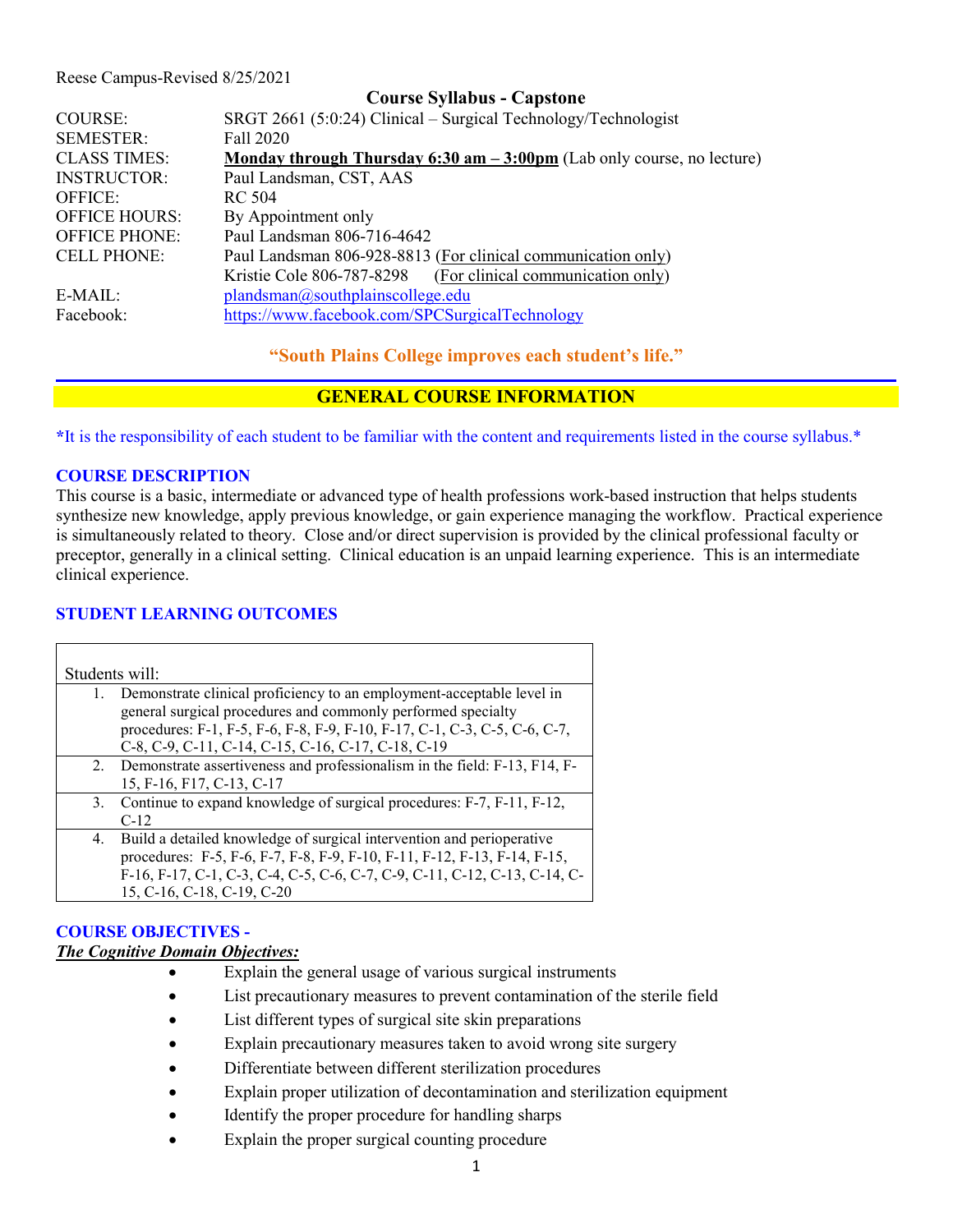• Explain universal precautions

### *The Psychomotor Domain Objectives:*

- Function as a surgical team member
- Assist in gathering all necessary supplies and equipment for surgery
- Pass surgical instruments to sterile members of the surgical team properly
- Assist in safely positioning patient
- Perform circulating duties before, during, and after surgical procedures
- Exercise precautions against exposure to radiation
- Properly prepare specimens and transfer specimens out of the sterile field aseptically

### *The Affective Domain Objectives:*

- Set up and monitor a sterile surgical field
- conference.

### **ACADEMIC INTEGRITY**

It is the aim of the faculty of South Plains College to foster a spirit of complete honesty and a high standard of integrity. The attempt of any student to present as his or her own any work which he or she has not honestly performed is regarded by the faculty and administration as a most serious offense and renders the offender liable to serious consequences, possibly suspension.

**Cheating** - Dishonesty of any kind on examinations or on written assignments, illegal possession of examinations, the use of unauthorized notes during an examination, obtaining information during an examination from the textbook or from the examination paper of another student, assisting others to cheat, alteration of grade records, illegal entry or unauthorized presence in the office are examples of cheating. Complete honesty is required of the student in the presentation f any and all phases of coursework. This applies to quizzes of whatever length, as well as final examinations, to daily reports and to term papers.

**Plagiarism** - Offering the work of another as one's own, without proper acknowledgment, is plagiarism; therefore, any student who fails to give credit for quotations or essentially identical expression of material taken from books, encyclopedias, magazines and other reference works, or from themes, reports or other writings of a fellow student, is guilty of plagiarism.

## **EVALUATION METHODS**

Evaluations are completed on a daily basis by your individual preceptors.

### **Formative assessments:**

- Daily preceptor evaluations
- Beginning faculty evaluation- this evaluation is performed at mid-semester, and is inclusive of both behavior and performance. The evaluation will include a faculty-student conference.
- Weekly case studies

### **Summative assessments:**

Intermediate faculty evaluation- this evaluation is performed at the conclusion of the semester, and is inclusive of both behavior and performance. The evaluation will include a faculty-student

### **SCANS and FOUNDATION SKILLS**

Refer also to Course Objectives. SCANS and Foundation Skills attached.

### **BLACKBOARD**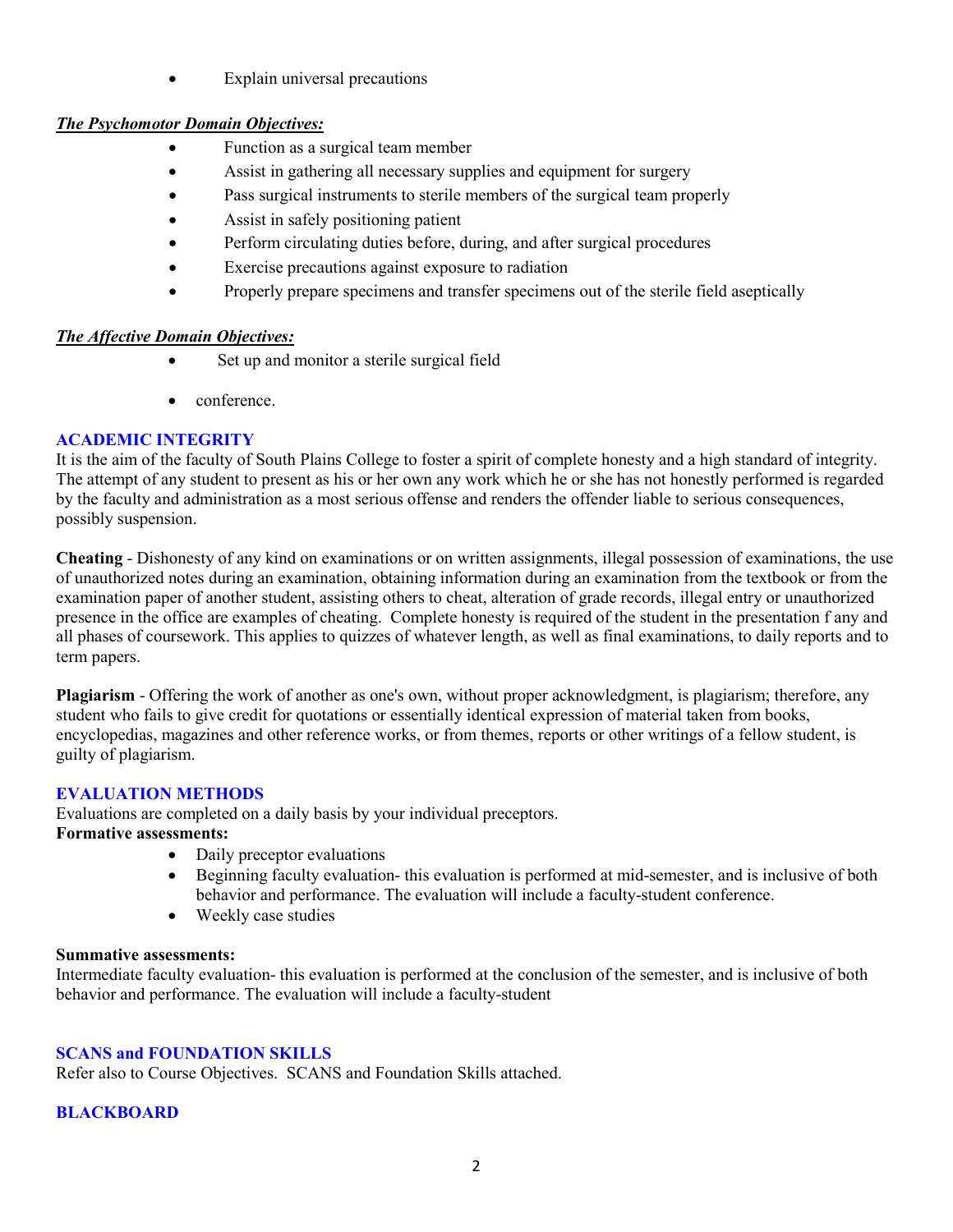**Blackboard is an e-Education platform designed to enable educational innovations everywhere by connecting people and technology. This educational tool will be used in this course throughout the semester.** 

#### **FACEBOOK**

The Surgical Technology program has a Facebook page at<https://www.facebook.com/SPCSurgicalTechnology> In addition to the South Plains College website; this Facebook page will be used to keep students up-to-date on program activities, weather delays, South Plains College announcements and will help with program recruitment. "Liking" the South Plains College EMS Program Facebook page is not mandatory, nor are personal Facebook accounts, in order to access this page.

### **VERIFICATION OF WORKPLACE COMPETENCIES**

Refer to course objectives

### **SPECIFIC COURSE INFORMATION**



Pocket Guide to the Operating Room 3rd Edition, Maxine A. Goldman

#### **METHODS OF TEACHING**

- Observation
- Question and answer
- Clinical skills applications

### **Attendance policies and Procedures: Refer to Student Clinical Handbook**

#### **ASSIGNMENT POLICY**

*Students must have all documentation updated online, and elevations turned in by midnight SUNDAYS*. If late, a zero (0) will be given for the documentation.

**It is the student's responsibility to obtain all necessary documentation forms online and have them available daily. Credit will not be given for cases that are not recorded properly and on the appropriate form.** 

**All forms must be signed and initialed in correct spaces.** 

**It is the student's responsibility to have preceptors sign off and grade daily performance and cases. Without case documentation, there cannot be any credit given and cases cannot be logged.**

**GRADING POLICY -** Grades in this course will be determined using the following criteria: (2) Instructor Evaluations 15% Daily Preceptor Evaluations 25% Weekly Documentation 20% Weekly Case studies(11) 35%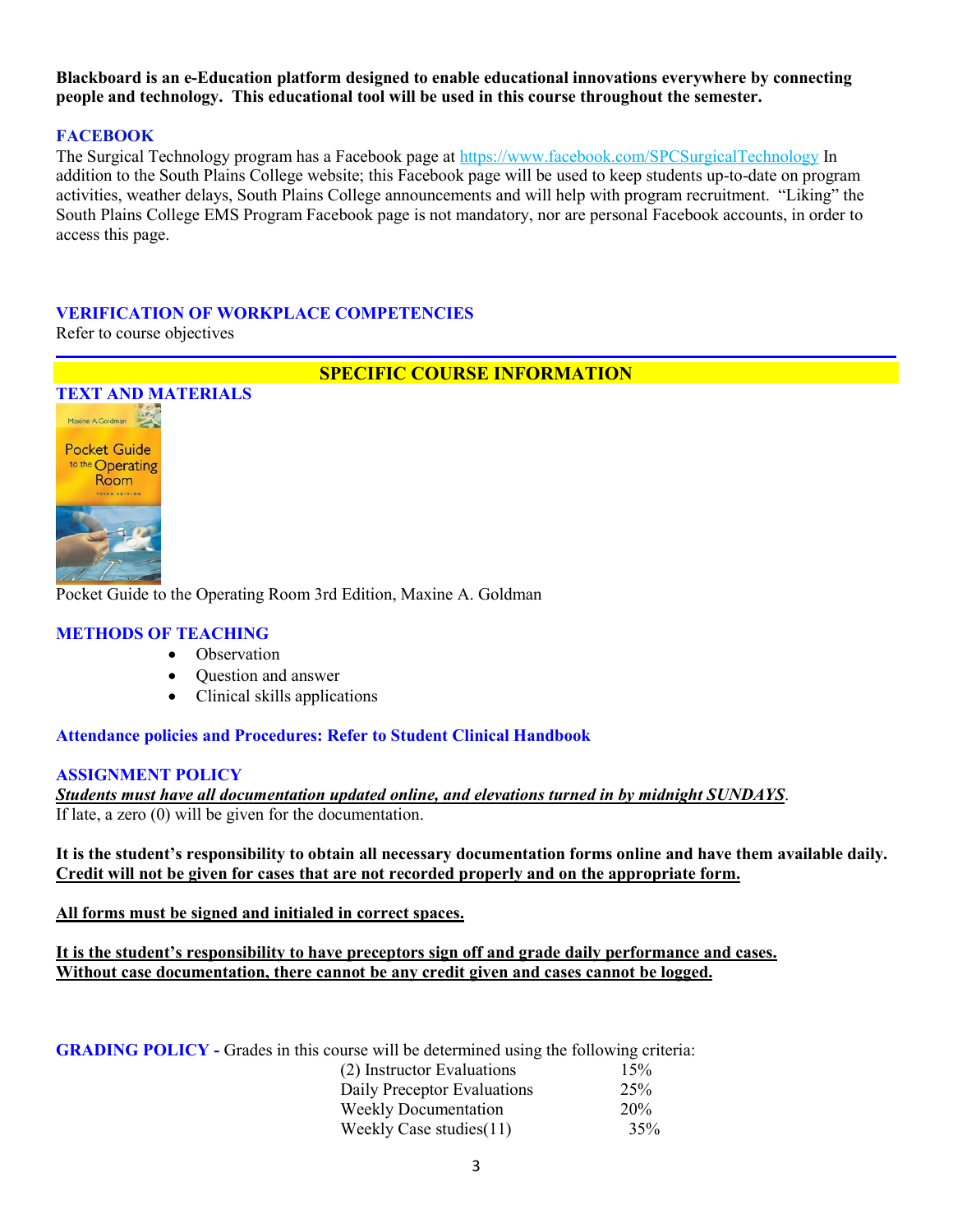*Grading Scale 90-100 = A 80-89 = B 75-79 = C Below 75 is failing*

A final grade average of C (75) must be maintained in all Surgical Technology classes. Students must pass all courses to proceed to the next semester.

#### **COMPUTER USAGE**

As computer technology in the field of health occupations continues to become more popular, computers will be used in this course for several assignments. All students have access to computers and printers on the South Plains College campus. Students will be expected to utilize computers to access assignments and classroom resources. All registered students are supplied with a working email account from South Plains College. In order to take exams, students must have their user name and password.

## **ALL STUDENTS ARE EXPECTED TO KNOW THEIR SPC STUDENT USER NAME AND PASSWORD.**

#### **COMPUTER LAB USAGE**

The computer lab(s) on any campus may be used by students during scheduled open hours or as assigned by an instructor. Printer paper will not be provided for students to print materials but students may seek assistance from faculty or staff to request lab paper from the college if needed. Lack of computer lab paper is not an excuse for not having homework assignments, skills lab sheets, or any other required documents. Students should come prepared for class.

#### **COMMUNICATION POLICY**

Electronic communication between instructor and students in this course will utilize the South Plains College "My SPC" and email systems. I will utilize text messaging and you may communicate with me this way also. The instructor will not initiate communication using private email accounts. Students are encouraged to check SPC email on a regular basis each week of class. Students will also have access to assignments, web-links, handouts, and other vital material which will be delivered via the classroom website. Any student having difficulty accessing the classroom website or their email should immediately contact their instructor for direction. The instructor will work with any student to ensure the student has access to a computer on campus and can obtain the needed class content that is located on the course website.

#### **STUDENT CONDUCT**

Rules and regulations relating to the students at South Plains College are made with the view of protecting the best interests of the individual, the general welfare of the entire student body and the educational objectives of the college. As in any segment of society, a college community must be guided by standards that are stringent enough to prevent disorder, yet moderate enough to provide an atmosphere conducive to intellectual and personal development. A high standard of conduct is expected of all students. When a student enrolls at South Plains College, it is assumed that the student accepts the obligations of performance and behavior imposed by the college relevant to its lawful missions, processes and functions. Obedience to the law, respect for properly constituted authority, personal honor, integrity and common sense guide the actions of each member of the college community both in and out of the classroom. Students are subject to federal, state and local laws, as well as South Plains College rules and regulations. A student is not entitled to greater immunities or privileges before the law than those enjoyed by other citizens. Students are subject to such reasonable disciplinary action as the administration of the college may consider appropriate, including suspension and expulsion in appropriate cases for breach of federal, state or local laws, or college rules and regulations. This principle extends to conduct off-campus which is likely to have adverse effects on the college or on the educational process which identifies the offender as an unfit associate for fellow students.

Any student who fails to perform according to expected standards may be asked to withdraw. Rules and regulations regarding student conduct appear in the current Student Guide.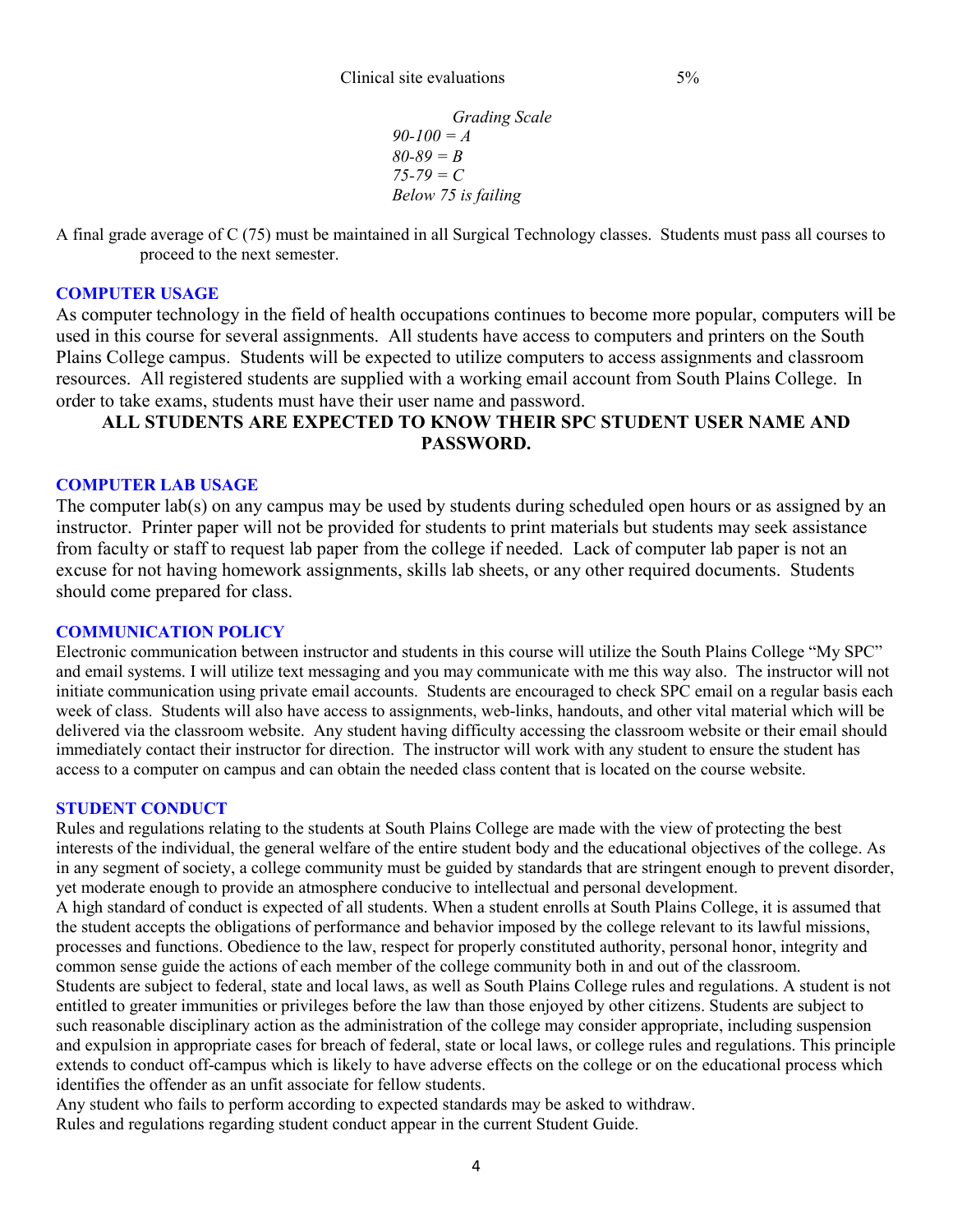While representing South Plains College, Surgical Technology students will be expected to conduct themselves in such a manner as to reflect favorably on themselves as individuals, as well as the Surgical Technology Program and the college. If a student acts in such a manner as to reflect immature judgment and disrespect for others, action can be taken by the instructors. This action can range from dismissal for the day resulting in an absence to being called before the Chairperson of the Allied Health Department to determine their status in the program.

### **SPECIAL REQUIREMENTS**

**Appointments for doctor visits or any other reason not relevant to clinical rotations are to be made** *outside* **of scheduled clinical time.** 

Students must present the signature page acknowledging that the student has read and understands the content of syllabus, program and clinical handbook, grievance policy, and appeals process. Cellphones are prohibited in the operating room unless student has permission from instructor.

## **Dropping a class**

Students should submit a **Student [Initiated](https://forms.office.com/Pages/ResponsePage.aspx?id=ZrGRbWrP6UWeIqAmJdCCqRkmPIpp6AVCixFJfcqITt9UODExTUFXS0JOODhJOTlYM0NEV1kzRk9GMS4u) Drop Form** online**.**

**Students will not be required to obtain an instructor signature to drop**, however, we do encourage students to communicate with instructors or advisors prior to dropping a course when they are able. **There will be no charge for drops for the fall or spring semesters**.

### **Withdrawing from all classes**

If a student wishes to withdraw from all courses, they should initiate that process with the Advising Office. They can schedule an appointment with an advisor by visiting [http://www.southplainscollege.edu/admission](http://www.southplainscollege.edu/admission-aid/advising/spcadvisors.php)[aid/advising/spcadvisors.php](http://www.southplainscollege.edu/admission-aid/advising/spcadvisors.php) or by calling 806-716-2366.

### **Schedule Change (after late registration and before census date)**

To make a schedule change after late registration (August 28) and before the census date (September 9), students should submit a **[Schedule](https://forms.office.com/Pages/ResponsePage.aspx?id=ZrGRbWrP6UWeIqAmJdCCqRkmPIpp6AVCixFJfcqITt9UODIyTkRZSkFHVDNSVFRFV0g0T0tVWVAwRi4u) Change Form.**

After late registration, adding a class requires instructor approval. If a student is requesting to be added to one of your courses and you approve, please email [registrar@southplainscollege.edu](mailto:registrar@southplainscollege.edu) with your approval. This can take the place of signature on the Schedule Change Form that we have required in the past.

For additional information regarding schedule changes, drops and withdrawals, [click](http://www.southplainscollege.edu/admission-aid/apply/schedulechanges.php) here.

### **EXAMS**

**There are no exams. Grade will reflect clinical experience including case studies, case documentation, and clinical evaluations. Please refer to Grading Policies.**

## **ACCOMMODATIONS**

### **STATEMENT**

In this class, the teacher will establish and support an environment that values and nurtures individual and group differences and encourages engagement and interaction. Understanding and respecting multiple experiences and perspectives will serve to challenge and stimulate all of us to learn about others, about the larger world and about ourselves. By promoting diversity and intellectual exchange, we will not only mirror society as it is, but also model society as it should and can be.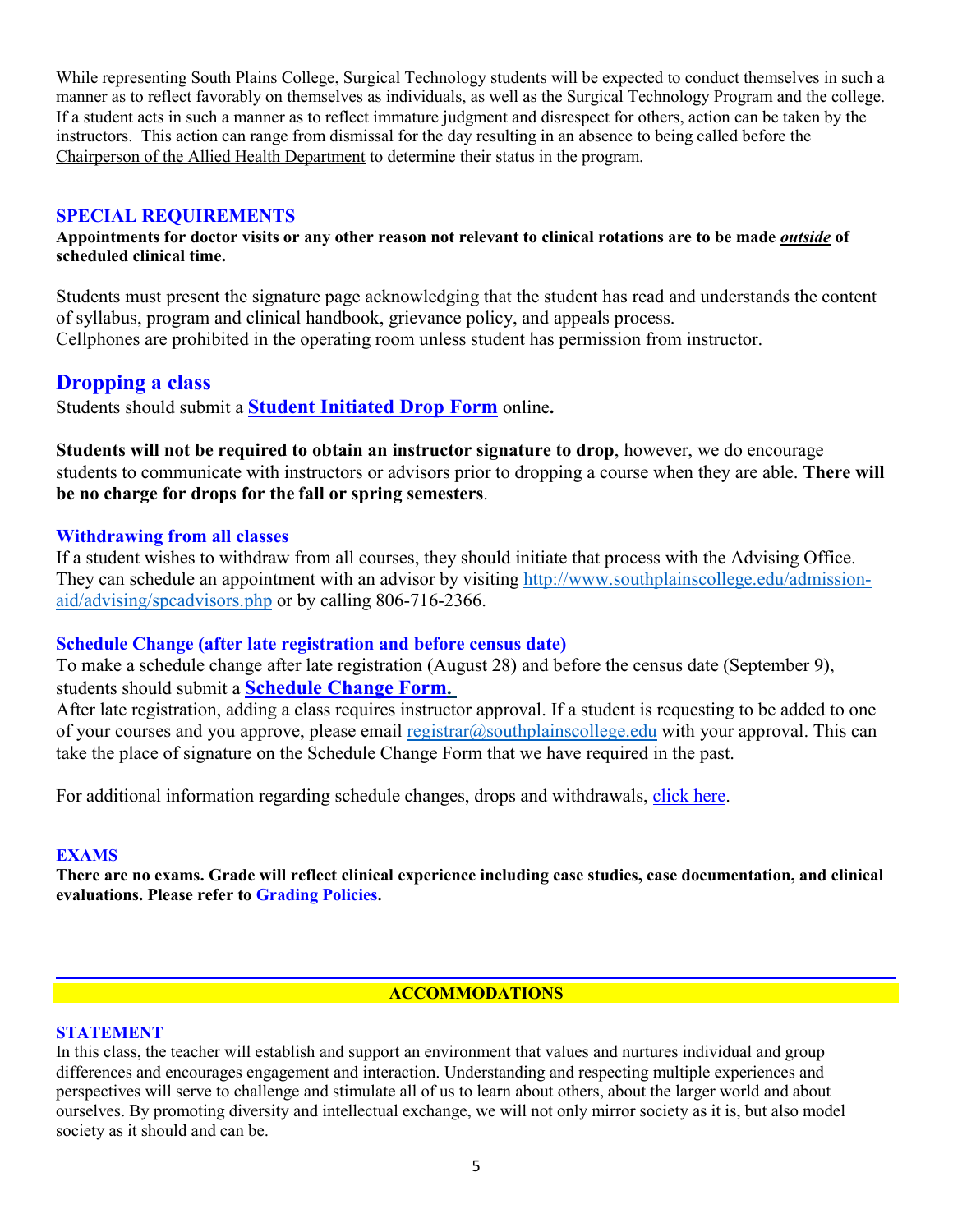### **DIVERSITY STATEMENT**

In this class, the teacher will establish and support an environment that values and nurtures individual and group differences and encourages engagement and interaction. Understanding and respecting multiple experiences and perspectives will serve to challenge and stimulate all of us to learn about others, about the larger world and about ourselves. By promoting diversity and intellectual exchange, we will not only mirror society as it is, but also model society as it should and can be.

#### **DISABILITIES STATEMENT**

Students with disabilities, including but not limited to physical, psychiatric, or learning disabilities, who wish to request accommodations in this class should notify the Disability Services Office early in the semester so that the appropriate arrangements may be made. In accordance with federal law, a student requesting accommodations must provide acceptable documentation of his/her disability to the Disability Services Office. For more information, call or visit the Disability Services Office at Levelland Student Health & Wellness Center 806-716-2577, Reese Center (also covers ATC) Building 8: 806-716-4675, Plainview Center Main Office: 806-716-4302 or 806-296-9611, or the Health and Wellness main number at 806-716-2529.

#### **4.1.1.3 Non-Discrimination Statement**

South Plains College does not discriminate on the basis of race, color, national origin, sex, disability or age in its programs and activities. The following person has been designated to handle inquiries regarding the nondiscrimination policies: Vice President for Student Affairs, South Plains College, 1401 College Avenue, Box 5, Levelland, TX 79336. Phone number 806-716-2360.

### **4.1.1.4 Title IX Pregnancy Accommodations Statement**

If you are pregnant, or have given birth within six months, Under Title IX you have a right to reasonable accommodations to help continue your education. To **[activate](http://www.southplainscollege.edu/employees/manualshandbooks/facultyhandbook/sec4.php)** accommodations you must submit a Title IX pregnancy accommodations request, along with specific medical documentation, to the Director of Health and Wellness. Once approved, notification will be sent to the student and instructors. It is the student's responsibility to work with the instructor to arrange accommodations. Contact the Director of Health and Wellness at 806-716-2362 or [email](http://www.southplainscollege.edu/employees/manualshandbooks/facultyhandbook/sec4.php) [cgilster@southplainscollege.edu](mailto:cgilster@southplainscollege.edu) for assistance.

### **4.1.1.5 - Campus [Concealed Carry](http://www.southplainscollege.edu/employees/manualshandbooks/facultyhandbook/sec4.php) Statement**

Texas Senate Bill - 11 (Government Code 411.2031, et al.) authorizes the carrying of a concealed handgun in South Plains College buildings only by persons who have been issued and are in possession of a Texas License to Carry a Handgun. Qualified law enforcement officers or those who are otherwise authorized to carry a concealed handgun in the State of Texas are also permitted to do so. Pursuant to Penal Code (PC) 46.035 and South Plains College policy, license holders may not carry a concealed handgun in restricted locations. For a list of locations and Frequently Asked Questions, please refer to the Campus Carry page at: <http://www.southplainscollege.edu/campuscarry.php>

Pursuant to PC 46.035, the open carrying of handguns is prohibited on all South Plains College campuses. Report violations to the College Police Department at 806-716-2396 or 9-1-1.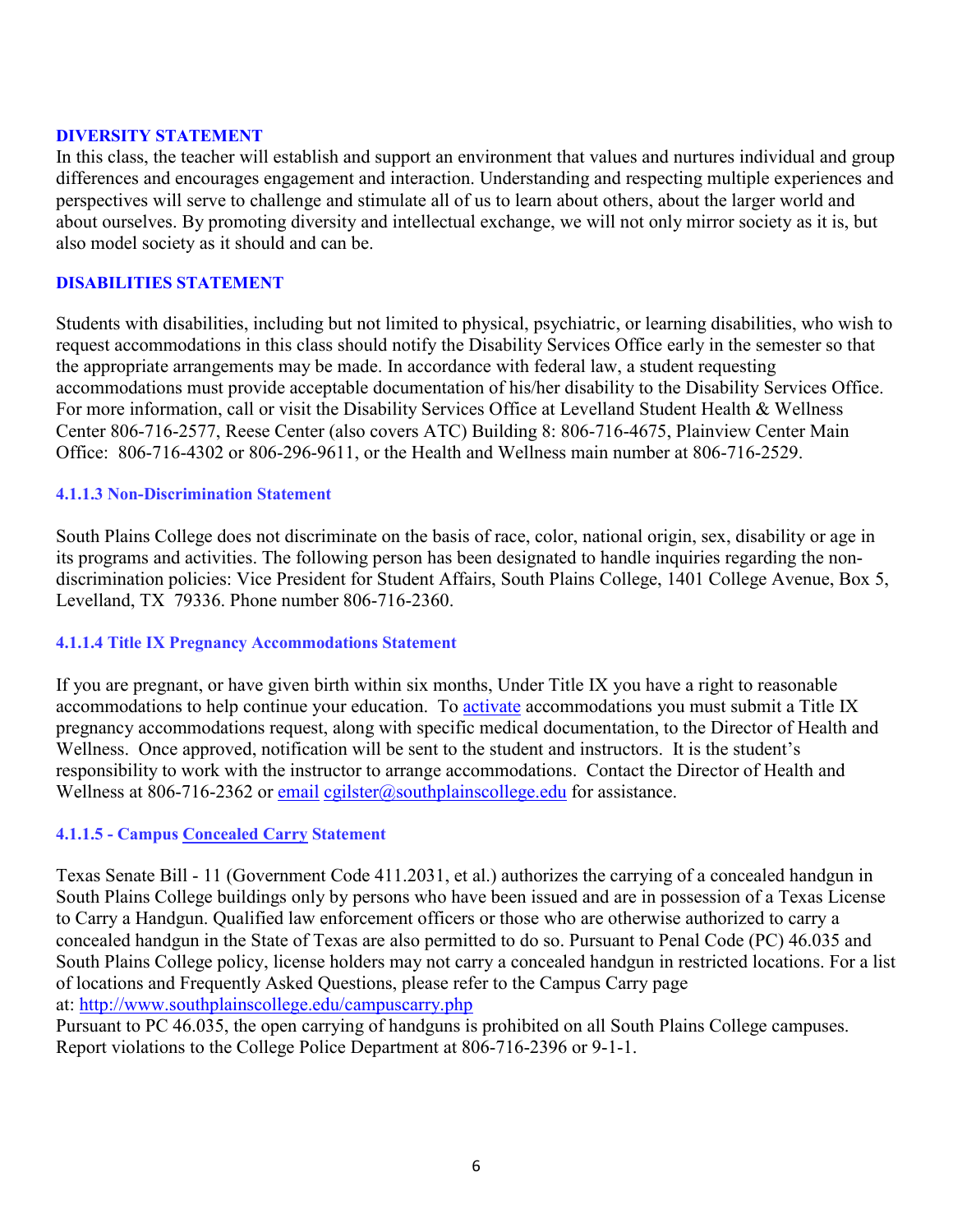### **FOUNDATION SKILLS**

### **BASIC SKILLS–Reads, Writes, Performs Arithmetic and Mathematical Operations, Listens and Speaks**

F-1 Reading–locates, understands, and interprets written information in prose and in documents such as manuals, graphs, and schedules.

F-2 Writing–communicates thoughts, ideas, information and messages in writing and creates documents such as letters, directions, manuals, reports, graphs, and flow charts.

F-3 Arithmetic–performs basic computations; uses basic numerical concepts such as whole numbers, etc.

F-4 Mathematics–approaches practical problems by choosing appropriately from a variety of mathematical techniques.

F-5 Listening–receives, attends to, interprets, and responds to verbal messages and other cues.

F-6 Speaking–organizes ideas and communicates orally.

### **THINKING SKILLS–Thinks Creatively, Makes Decisions, Solves Problems, Visualizes and Knows How to Learn and Reason**

F-7 Creative Thinking–generates new ideas.

F-8 Decision-Making–specifies goals and constraints, generates alternatives, considers risks, evaluates and chooses best alternative.

F-9 Problem Solving–recognizes problems, devises and implements plan of action.

F-10 Seeing Things in the Mind's Eye–organizes and processes symbols, pictures, graphs, objects, and other information.

F-11 Knowing How to Learn–uses efficient learning techniques to acquire and apply new knowledge and skills.

F-12 Reasoning–discovers a rule or principle underlying the relationship between two or more objects and applies it when solving a problem.

### **PERSONAL QUALITIES–Displays Responsibility, Self-Esteem, Sociability, Self-Management, Integrity and Honesty**

F-13 Responsibility–exerts a high level of effort and perseveres towards goal attainment.

F-14 Self-Esteem–believes in own self-worth and maintains a positive view of self.

F-15 Sociability–demonstrates understanding, friendliness, adaptability, empathy and politeness in group settings.

F-16 Self-Management–assesses self accurately, sets personal goals, monitors progress and exhibits self-control.

F-17 Integrity/Honesty–chooses ethical courses of action.

### **SCANS COMPETENCIES**

C-1 **TIME** - Selects goal - relevant activities, ranks them, allocates time, prepares and follows schedules.

C-2 **MONEY** - Uses or prepares budgets, makes forecasts, keeps records and makes adjustments to meet objectives.

C-3 **MATERIALS AND FACILITIES** - Acquires, stores, allocates, and uses materials or space efficiently.

C-4 **HUMAN RESOURCES** - Assesses skills and distributes work accordingly, evaluates performances and provides feedback.

### **INFORMATION - Acquires and Uses Information**

C-5 Acquires and evaluates information.

C-6 Organizes and maintains information.

C-7 Interprets and communicates information.

C-8 Uses computers to process information.

### **INTERPERSONAL–Works With Others**

C-9 Participates as members of a team and contributes to group effort.

C-10 Teaches others new skills.

C-11 Serves Clients/Customers–works to satisfy customer's expectations.

C-12 Exercises Leadership–communicates ideas to justify position, persuades and convinces others, responsibly challenges existing procedures and policies.

C-13 Negotiates-works toward agreements involving exchanges of resources; resolves divergent interests.

C-14 Works with Diversity–works well with men and women from diverse backgrounds.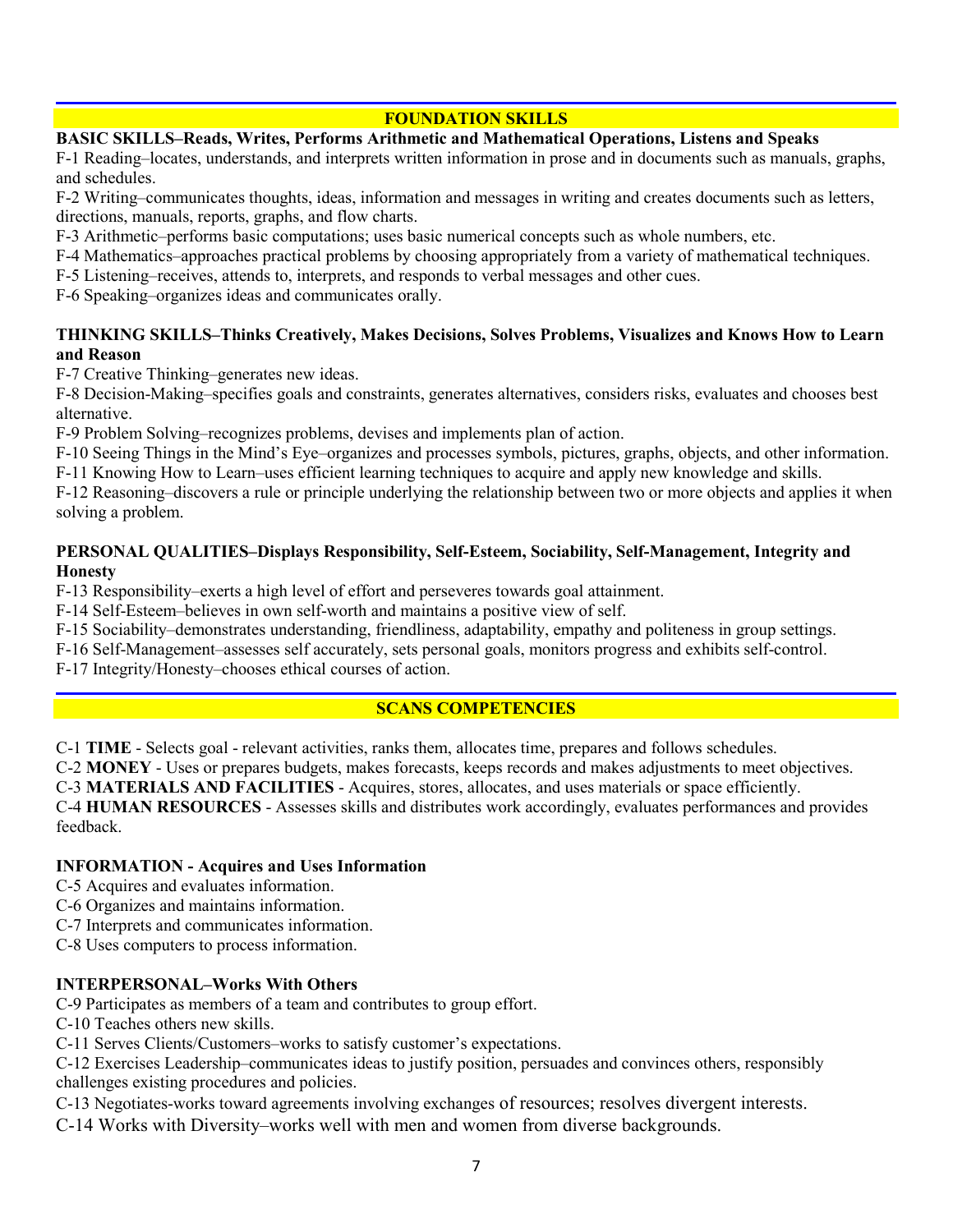## **SYSTEMS–Understands Complex Interrelationships**

C-15 Understands Systems–knows how social, organizational, and technological systems work and operates effectively with them.

C-16 Monitors and Corrects Performance–distinguishes trends, predicts impacts on system operations, diagnoses systems performance and corrects malfunctions.

C-17 Improves or Designs Systems–suggests modifications to existing systems and develops new or alternative systems to improve performance.

## **TECHNOLOGY–Works with a Variety of Technologies**

C-18 Selects Technology–chooses procedures, tools, or equipment, including computers and related technologies.

C-19 Applies Technology to Task–understands overall intent and proper procedures for setup and operation of equipment.

C-20 Maintains and Troubleshoots Equipment–prevents, identifies, or solves problems with equipment, including computers and other technologies.

### **INSTRUCTOR CELL PHONE NUMBER UTILIZATION POLICY:**

Absences/issues must be reported no earlier than 5:30am, no later than 9:00pm. **Instructor cell phone numbers must absolutely not be utilized on school breaks, weekends or between the hours of 9pm and 5:30am!**

• *Instructors will not respond to texts or calls during these times, and texts or calls outside of designated appropriate hours will not be returned during business hours.* 

\*\*Please keep ALL communications appropriate and professional. Unprofessional communications may result in disciplinary actions.

## **CLINICAL DOCUMENTATION**

### **The student is required to document their clinical experience in five types of records:**

### **1. Clinical Case Log:**

The Clinical Case Log is available online through the OneDrive system, to record each case the student observes or participates in for the entirety of the clinical experience. The student will document:

- A. The clinical site (hospital location)
- B. The name and type of surgical procedure
- C. The name of the surgeon
- D. Tasks performed during the surgical case by the student (this is explained on the clinical case log form)
- E. The date of the surgical procedure
- F. **A signature is required by a member of the operating room staff participating in the case.** The operating room staff member can be a/an: MD, ST, CST, CFA, CSA, RN, or LVN. The operating room staff member who signs for this case must also initial in the appropriate category for your role in the procedure. The student will not receive credit for a case if no signature and/or initial is not present. Falsification of documentation is cheating. The first occurrence will receive a written warning. The second occurrence will result in dismissal from the program.

### 2**. Case studies**

The student is responsible for this document once a week for the entire clinical experience. Please make sure that each case study entry covers a different case.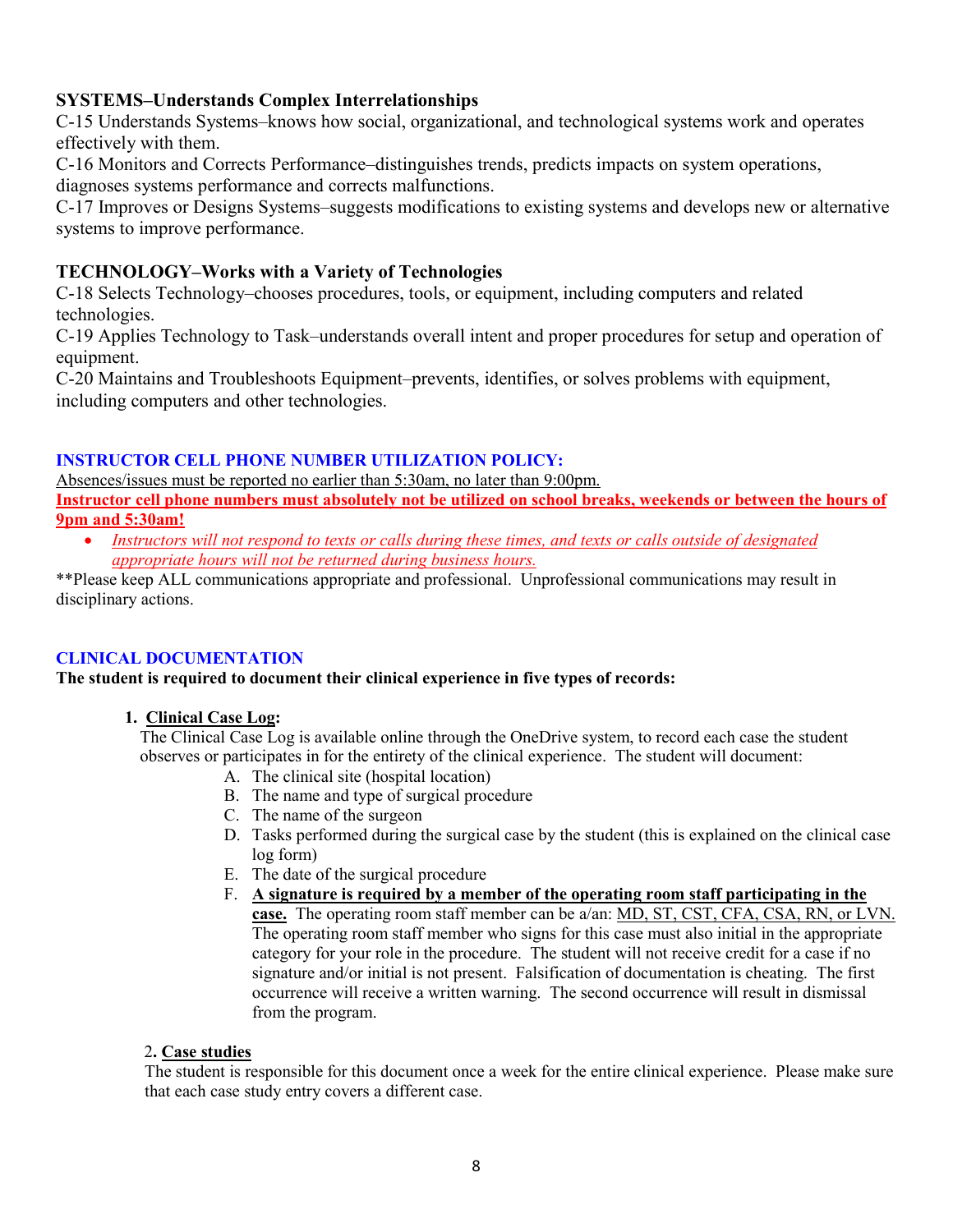**\*\*Maximum points can only be obtained for each section by incorporating thorough and detailed explanations.**

### **3. Daily Preceptor Evaluation: (Daily Clinical Evaluation Form)**

The student is responsible for having this document completed for every clinical day during the entire clinical experience.

It is the student's responsibility to turn evaluations in every Friday by 12pm.

This daily evaluation is crucial to the evaluation grade. It is a fundamental tool to help assess strengths and weaknesses.

#### **The completed form will include your name, the date, clinical site, the preceptor's name in print so that their name can be clearly read, the preceptor's signature and the procedures applicable to that evaluation.**

If a preceptor is reluctant to complete these forms, notify a clinical instructor within 24 hours. It is the student's responsibility, and also in best interest to encourage preceptors to include comments (both positive and negative) which explain the scores given. Preceptors may need to be reminded that the evaluation is a useful tool for them as well. You are not only a potential fellow employee to the preceptor, but ultimately a future health care professional. Their feedback is instrumental in your clinical development.

### **4. Total Cases to Date:**

The student is responsible for entering case participation data into OneDrive folders (by 12pm EVERY Friday) in order to maintain an accurate count of the number of cases participated in each week, and the categories to which they belong.

### **Case Participation Requirements: See Course Outline Below**

### **PROBATION**

Probation is a trial period in which the student must improve their behavior and/or skills or be withdrawn from the program. A student may be placed on probation in the Surgical Technology Program for any of the following reasons:

- Inappropriate conduct behavior that reflects unfavorably on the student, program or college.
- Excessive absences or tardies
- Falsification of records
- Use of obscene or abusive language, or acting in a disrespectful manner to any faculty member, patient, visitor, staff member, or classmate (at the hospital or school)
- Unsatisfactory performance

### **DISMISSAL**

A student may be dismissed for violation or refusal to submit to drug screening, gossip, mistreatment of patients, abusive or profane language to faculty, staff, fellow students, or supervisors, lack of cooperation, habitual tardiness, absenteeism, uncleanliness, violation of confidentiality of patient information, patient abandonment, absenteeism, uncleanliness, violation of confidentiality of patient clinical site staff (in writing by staff member) that a student is not permitted to return to that site ( even if the student is not scheduled to return), or any violation on the Student Dismissal form which student signed at orientation. Dismissal from the program will result in the event that the issues are not resolved in the timeframe specified in the probation documentation.

### **UNSAFE/UNSATISFACTORY CLINICAL PERFORMANCE**

The Surgical Technology Program Director and/or the Clinical Coordinator and Instructor may remove the Surgical Technology student from clinical setting, and subsequently placed on probation if the student demonstrates unsafe/unsatisfactory clinical performance as evidenced by the following:

- 1. Places the patient in physical or emotional jeopardy.
- 2. Violates previously mastered principles and learning objectives in carrying out Surgical Technology skills and or delegated medical functions.
- 3. Assumes inappropriate independence in action or decisions in the operating room.
- 4. Fails to recognize own limitations, incompetence and or ethical legal responsibility.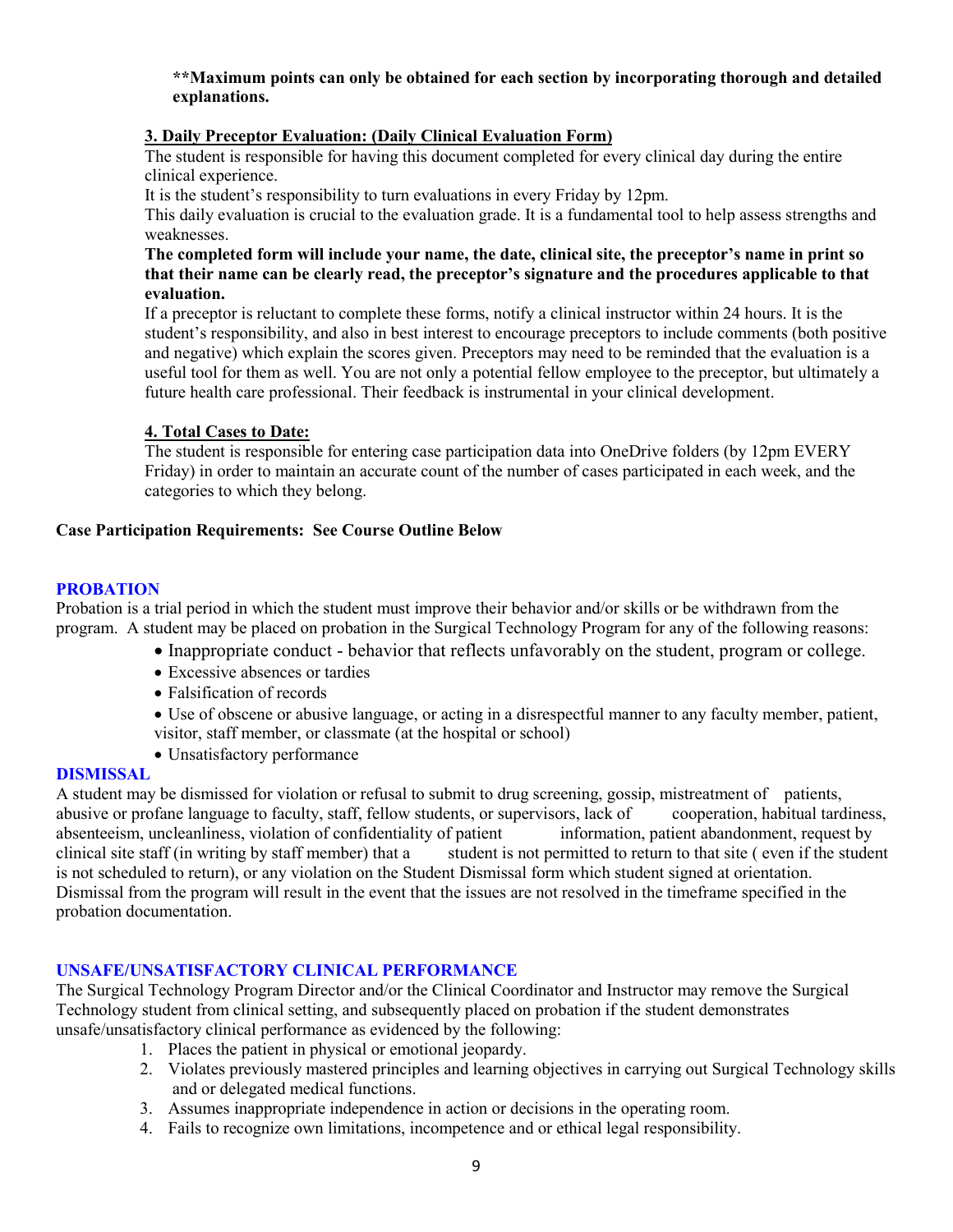- 5. Fails to accept moral or legal responsibility for his/her own actions thereby violating the professional integrity of the hospital, student, and college. This includes gossip. Student shows unsatisfactory aseptic technique.
- 6. Student shows unsatisfactory aseptic technique.

### **ACCIDENTS AND INCIDENTS THAT OCCUR WHILE ON CLINICAL ROTATIONS**

If a student is involved in any kind of an accident, during the clinical day, the operating room supervisor and the clinical instructor should be **notified immediately**. Procedures for filing an incident/accident report will be followed according to hospital policy. A copy of the accident/incident report is given to the instructor for the student's file. The student is responsible for filing any claims and use of their own personal medical insurance, if necessary. If an incident report is filled out on a case a student was in the room for, regardless of student's role in the case, an instructor must be notified immediately. Failure to do so may result in dismissal from the program.

### **EXPOSURE TO INFECTIOUS DISEASES REQUIRING MANAGEMENT/PROPHYLAXIS**

Please refer to the Surgical Technology Student Handbook

### **EMERGENCY MESSAGES**

The student should notify his/her family that in the case of an emergency during clinical rotations, they should call and leave a message or text (who they are and who they need to get in touch with for an emergency) to the number or numbers provided to them in the clinical course syllabus and/or on the clinical course schedule..

#### **CLINICAL GUIDELINES**

In an effort to maintain a professional image, students are required to abide by the following dress and personal appearance code while in the clinical area. Failure to abide by the clinical guidelines will result in a written warning and can result in dismissal for the day with an absence. In addition to the appropriate hospital policies, the following program clinical policies will apply:

- 1. The student must be clean and neat.
- 2. Students must wear school name badge to each clinical site. (This is an OSHA requirement. If student does not have name badge, they may be sent home with a tardy in order to retrieve student's name badge )
- 3. No caps or hats of any kind, unless approved by program faculty.
- 4. The approved program scrubs must be worn to the facilities.
- 5. The approved hospital scrubs must to worn within the facilities.

6. Student is responsible for checking out and returning scrubs. If scrubs are not returned, students are required to incur the fee per facility to replace them. **DO NOT check out scrubs for anybody except yourself** and make sure that the scrub machine gives credit when returned. If it does not, contact clinical coordinator as soon as possible.

- 7. Hospital scrubs are hospital property. Checked out scrubs must NOT be removed from the facility.
- 8. A separate pair of clean tennis shoes is required for use only in the operating room.
- 9. Tennis shoes worn to and from clinical sites are to be clean and are to be either 100% white or 100% black.
- 10. Surgical Technology Students are not allowed to wear jewelry at the clinical sites during clinical rotations, this includes facial piercing. **Absolutely no fake nails or nail polish of any kind. Nails are to be kept short and clean.**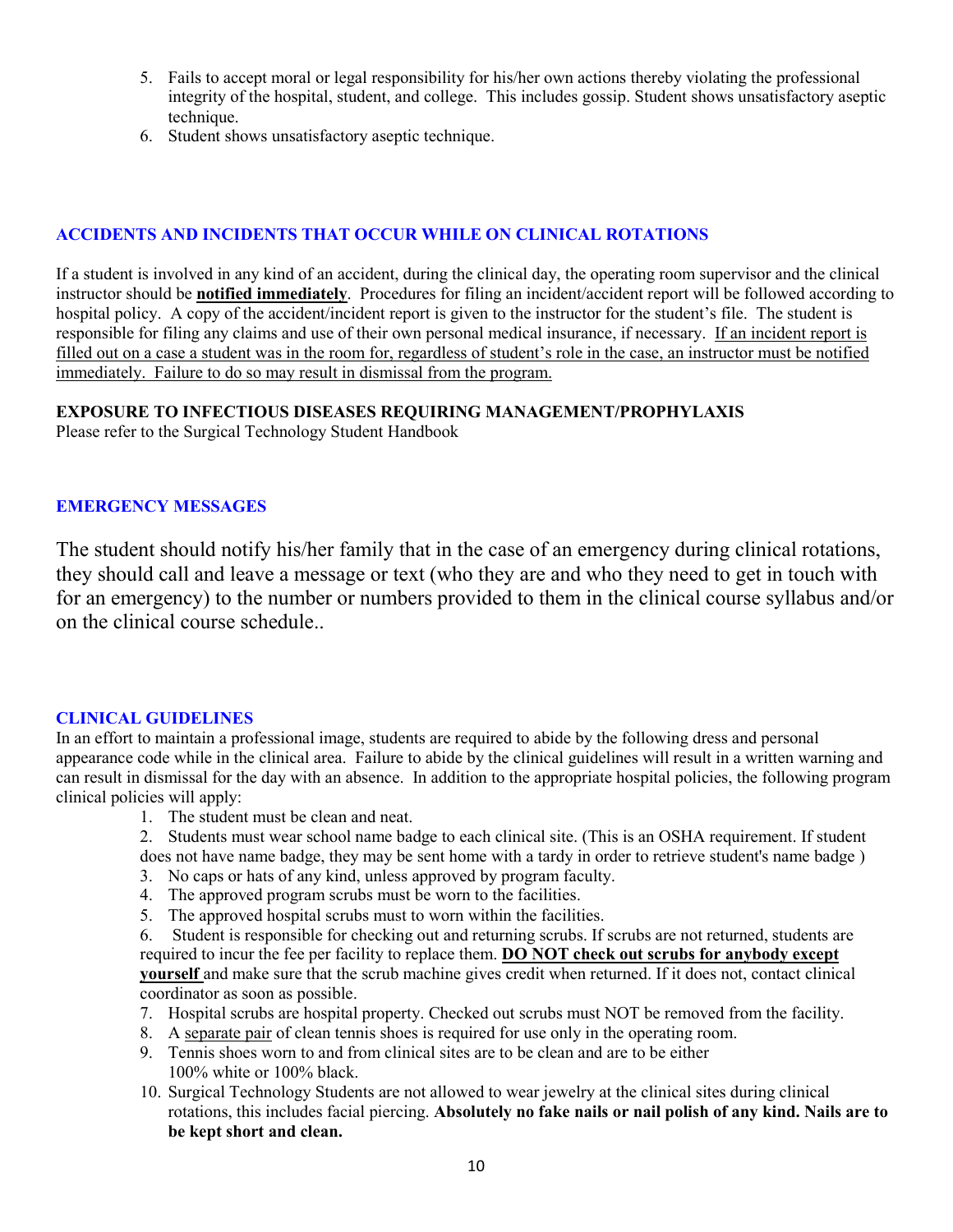11. Any visible tattoo and/or hickey must be covered. If there are complaints associated with hickies, student

- will be sent home with an absence until hickies can be covered or healed.
- 12. All students must wear underwear.
- 13. Cell phones are not allowed in the operating room. If a student is found to have **a cell phone in any area other than the employee lounge or dressing room, the student will be sent home with an absence and counseled. Upon second occurrence student will be dismissed from the program.**
- 14. Eyewear must be worn at all times while participating in a surgical procedure. If a student is caught
- without proper PPE, student may be sent home and counted absent **regardless of time of day**.
- 15. Masks must be worn at all times while in areas they are required.
- 16. Student shall abide by **ALL** hospital policies and rules while in facility.
- 17. Student will conduct himself/herself in a professional manner at all times.
- 18. Student must accept constructive criticism while maintaining a positive attitude. He/she will avoid confrontational attitude with OR staff.
- 19. Student will handle concerns/complains with OR staff by speaking with clinical coordinator and clinical instructor and provide a written statement of the complaint. If not addressed to student's satisfaction, concerns may be brought to the Program Director's attention and grievance process will ensue only if necessary.

### **SYLLABUS AND SCHEDULE CHANGES**

The program director or the clinical coordinator reserves the right to make reasonable changes to the syllabus OR schedule at any time during the semester. If this occurs, the students will be notified and furnished with a copy of all applicable changes or amendments.

## **COURSE OUTLINE**

Clinical rotations require the student to function in the operating room Monday through Wednesday from 0630-1500. Students are required to be properly attired and at the surgical scheduling board to be assigned at 0630am. **UMC facility requires ALL students to be at the surgical scheduling board no later than 0620am.** 

**In order to be eligible for graduation, the student must have participated in a total of 120 cases in the S1 and S2 role, in a variety of Core/Specialty and Level I/II/III cases. The cases will be verified by preceptors and instructors.** 

# **ARC/STSA and AST requirements:**

**A.** General Surgery cases

**1.** Students must complete a minimum of 30 cases in General Surgery; 20 which must be performed in the First Scrub Role. The remaining 10 cases may be performed in *either* the First or Second Scrub Role.

### **B.** Specialty cases

**1.** Students must complete a minimum of 90 cases in various surgical specialties, excluding General Surgery; 60 which must be performed in the First Scrub Role. The additional 30 cases may be performed in either the First or Second Scrub Role.

**a.** A minimum of 60 surgical specialty cases must be performed in the First Scrub Role and distributed amongst a **minimum** of **four** surgical specialties.

**(1)** A minimum of 10 cases in the First Scrub Role must be completed in each of the required minimum of **four** surgical specialties (40 cases total required).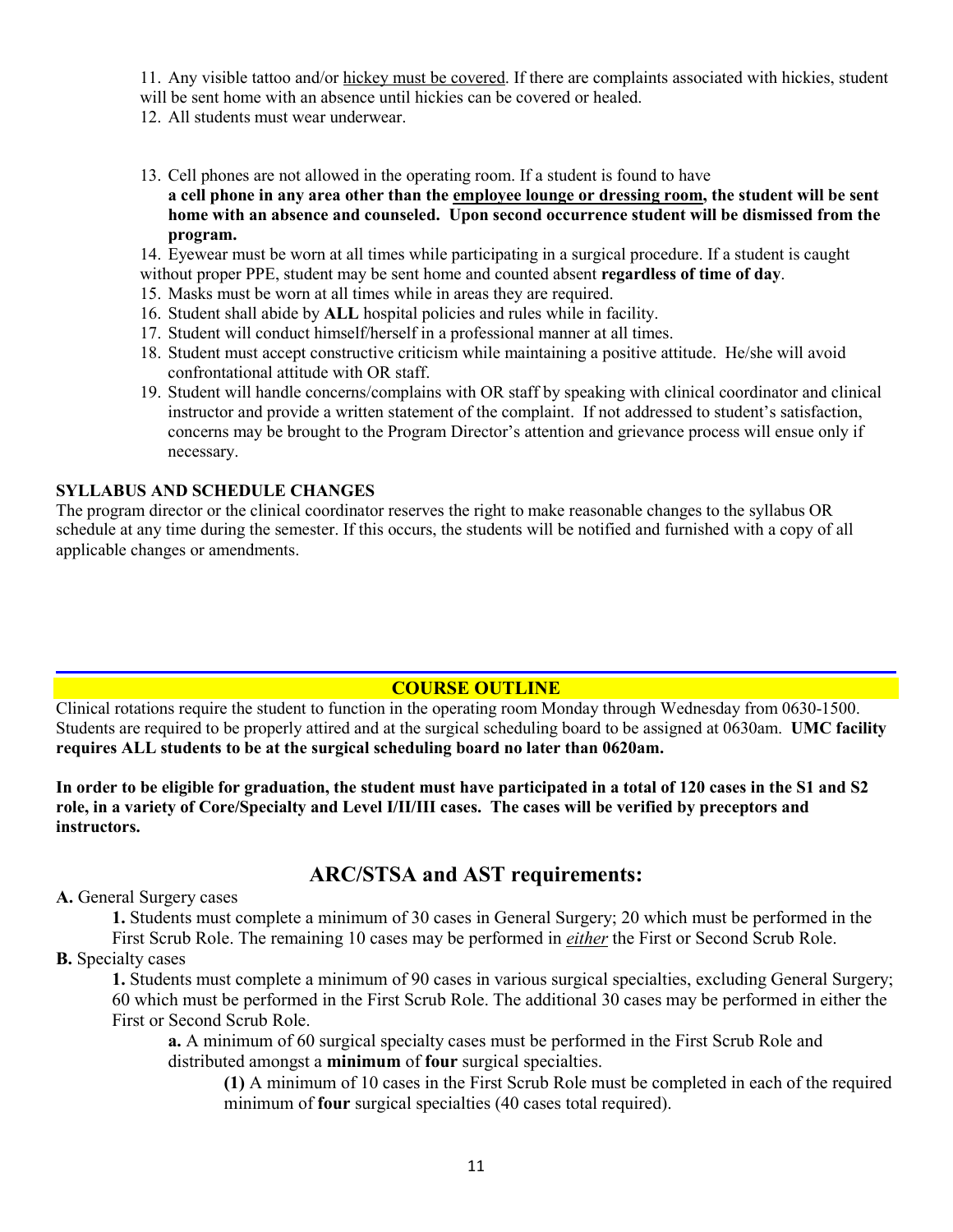**(2)** The additional 20 cases in the First Scrub Role may be distributed amongst any one surgical specialty or multiple surgical specialties.

**b.** The remaining 30 surgical specialty cases may be performed in any surgical specialty either in the First or Second Scrub Role.

 **C.** Optional surgical specialties

**1.** Diagnostic endoscopy cases and vaginal delivery cases are **not** mandatory. However, up to 10 diagnostic endoscopic cases and 5 vaginal delivery cases can be counted toward the maximum number of Second Scrub Role cases.

**a.** Diagnostic endoscopy cases **must** be documented in the category of "Diagnostic Endoscopy", rather than by specialty.

**b.** Vaginal delivery cases **must** be documented in the category of "Labor & Delivery" rather than in the OB/GYN specialty.

**D.** Case experience in the Second Scrub Role is **not** mandatory.

**E.** Observation cases **must** be **documented**, but do not count towards the 120 required cases.

**F.** Counting cases

**1.** Cases will be counted and documented according to surgical specialty (exception being diagnostic endoscopic cases; refer to II. C.1.a. above).

**2.** Examples of counting cases

**a.** Trauma patient requires a splenectomy and repair of a Lefort I fracture. Two cases can be counted and documented since the splenectomy is general surgery specialty and repair of LeFort I is oral-maxillofacial surgical specialty.

**b.** Patient requires a breast biopsy followed by mastectomy. It is one pathology, breast cancer, and the specialty is general surgery; therefore, it is counted and documented as one procedure – one case.

**c.** Endoscopic cases that convert to an open case (e.g.: Laparoscopic Cholecystectomy converted to an Open Cholecystectomy) are counted and documented as one (1) procedure—one case.

| <b>Surgical Category</b>     | <b>Total # of Cases</b><br><b>Required</b> | Minimum # of<br><b>First Scrub Cases</b><br><b>Required</b> | <b>Additional first or</b><br>second scrub role<br>cases that can be<br>applied towards<br>minimum of 120 |
|------------------------------|--------------------------------------------|-------------------------------------------------------------|-----------------------------------------------------------------------------------------------------------|
| <b>General Surgery</b>       | 30                                         | 20                                                          | 10                                                                                                        |
| <b>Surgical Specialties:</b> | 90                                         | 60                                                          | 30                                                                                                        |
| Cardiothoracic               |                                            |                                                             |                                                                                                           |
| <b>ENT</b>                   |                                            |                                                             |                                                                                                           |
| Eye<br>٠                     |                                            |                                                             |                                                                                                           |
| GU                           |                                            |                                                             |                                                                                                           |
| Neuro                        |                                            |                                                             |                                                                                                           |
| $Ob-Gyn$                     |                                            |                                                             |                                                                                                           |
| Oral/Maxillofacial           |                                            |                                                             |                                                                                                           |
| Orthopedics                  |                                            |                                                             |                                                                                                           |
| Peripheral vascular          |                                            |                                                             |                                                                                                           |
| Plastics                     |                                            |                                                             |                                                                                                           |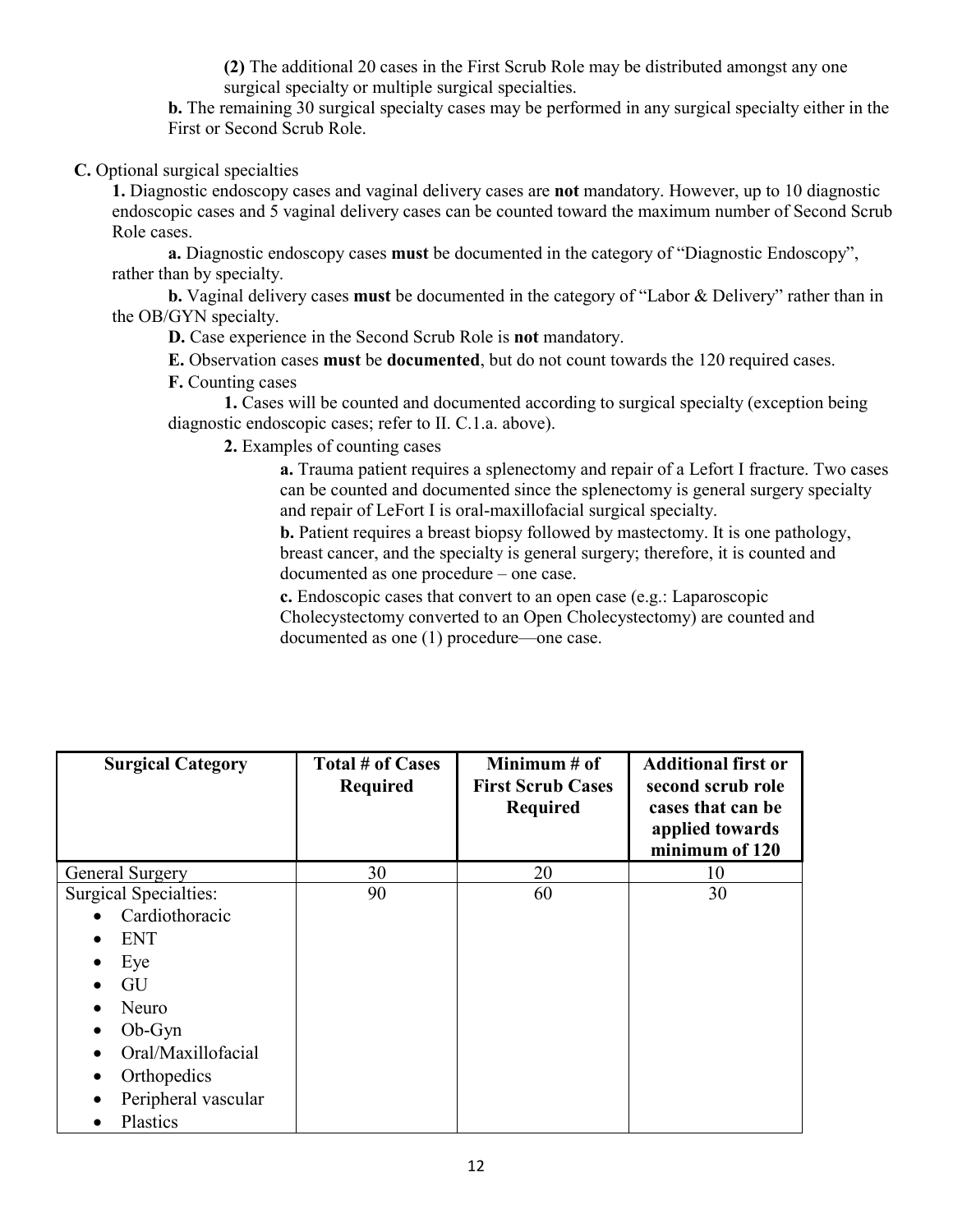| <b>Totals</b>            | 120 | 80 | 40                                      |
|--------------------------|-----|----|-----------------------------------------|
|                          |     |    | applied only toward<br>the Second Scrub |
| Labor & Delivery         |     |    | cases may be                            |
| Optional:                |     |    | 5 vaginal delivery                      |
| Ureteroscopy             |     |    |                                         |
| Panendoscopy             |     |    |                                         |
| Laryngoscopy             |     |    |                                         |
| Esophagoscopy            |     |    |                                         |
| <b>ERCP</b>              |     |    |                                         |
| EGD                      |     |    |                                         |
| Cystoscopy               |     |    | Scrub Role cases.                       |
| Colonoscopy<br>$\bullet$ |     |    | toward the Second                       |
| Bronchoscopy             |     |    | may be applied only                     |
| Diagnostic Endoscopy:    |     |    | endoscopy cases                         |
| Optional:                |     |    | 10 diagnostic                           |

# **Definitions of Clinical Roles**

## **FIRST SCRUB ROLE**

The student surgical technologist shall perform the following duties during any given surgical procedure with proficiency. The following list is provided to identify the items that must be completed in order to document a case in the First Scrub Role. A student not meeting the five criteria below cannot count the case in the First Scrub Role and the case must be documented in the Second Scrub Role or Observation Role.

- Verify supplies and equipment needed for the surgical procedure.
- Set up the sterile field with instruments, supplies, equipment, medication(s) and solutions needed for the procedure.
- Perform counts with the circulator prior to the procedure and before the incision is closed.
- Pass instruments and supplies to the sterile surgical team members during the procedure.
- Maintain sterile technique as measured by recognized breaks in technique and demonstrate knowledge of how to correct with appropriate technique.

## **SECOND SCRUB ROLE**

The Second Scrub Role is defined as the student who is at the sterile field who has not met all criteria for the First Scrub Role, but actively participates in the surgical procedure by performing one or more of the following:

- Sponging
- Suctioning
- Cutting suture
- Holding retractors
- Manipulating endoscopic camera

## **OBSERVATION ROLE**

The Observation Role is defined as the student who is in the operating room performing roles that do not meet the criteria for the First or Second Scrub Role. These observation cases are not to be included in the required case count, but must be documented by the program.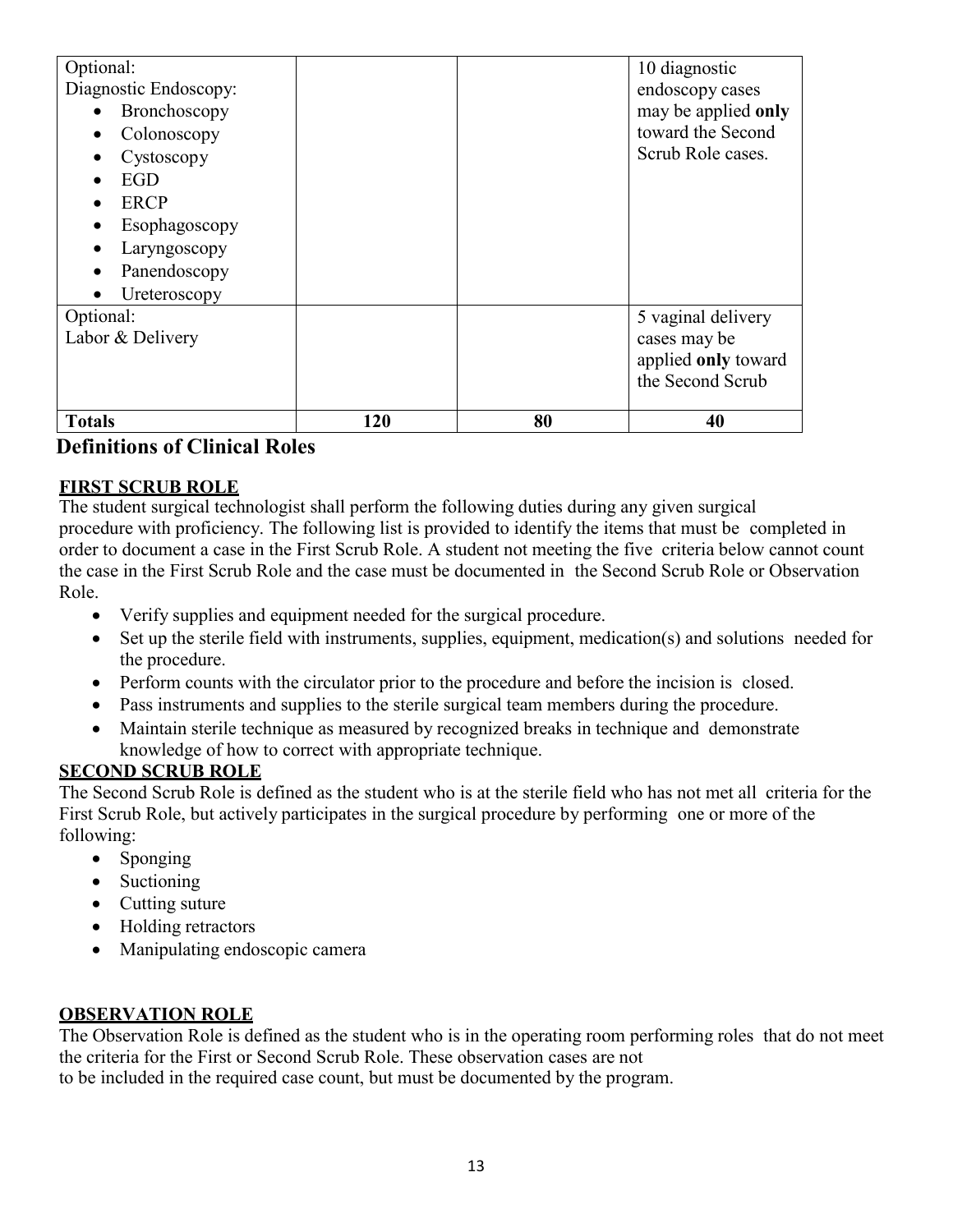Information of clinical case requirements may also be found on the AST website: [http://www.ast.org/uploadedFiles/Main\\_Site/Content/Educators/2014\\_Revised\\_Core\\_Curriculum\\_Surgical\\_Rotation\\_Cas](http://www.ast.org/uploadedFiles/Main_Site/Content/Educators/2014_Revised_Core_Curriculum_Surgical_Rotation_Case_Requirements.pdf) [e\\_Requirements.pdf](http://www.ast.org/uploadedFiles/Main_Site/Content/Educators/2014_Revised_Core_Curriculum_Surgical_Rotation_Case_Requirements.pdf)